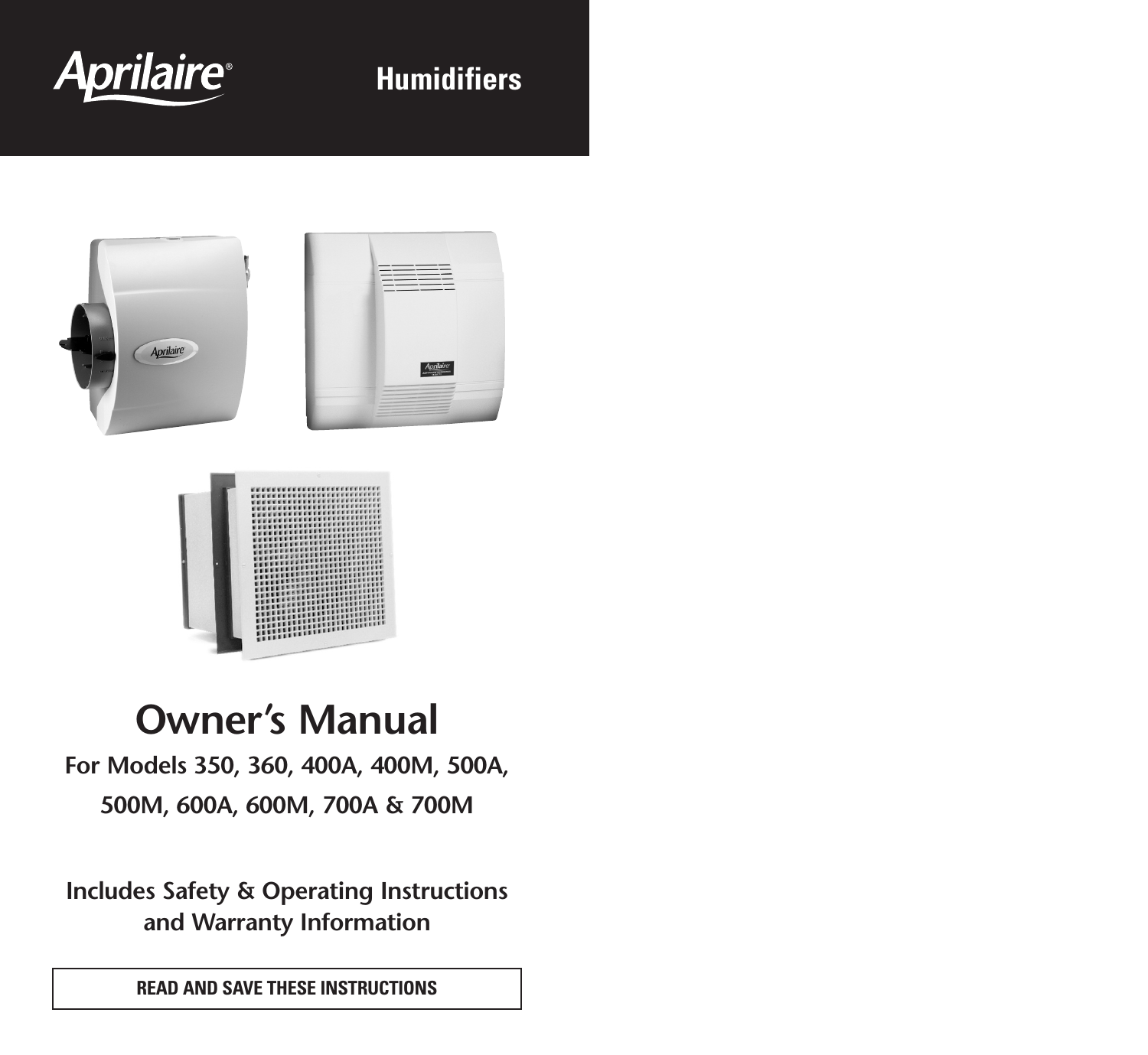## **TABLE OF CONTENTS INTRODUCTION**

| Operating Instructions - Models 400A, 400M, 500A, 600A & 700A 4 |
|-----------------------------------------------------------------|
|                                                                 |
| Operating Instructions - Models 350, 360, 500M, 600M & 700M  9  |
|                                                                 |
|                                                                 |
|                                                                 |
|                                                                 |
|                                                                 |
|                                                                 |
| <b>MAINTENANCE INSTRUCTIONS</b>                                 |
|                                                                 |

## **A WARNING**

**120 volts may cause injury from electrical shock. Disconnect power and shut off water supply before servicing.**

## **A** CAUTION

**Sudden operation may cause personal injury or property damage. Turn the Aprilaire Humidifier Control to "OFF" or lowest setting before servicing.**

Thank you for your recent Aprilaire® humidifier purchase. We appreciate your business and are pleased to add your name to our growing list of customers. You have invested in the highest quality equipment available. Aprilaire manufactures whole-house indoor air quality products and is a recognized leader in the heating and air conditioning industry.

Your humidifier will require periodic maintenance to assure continued fine performance. See page 11 to obtain service parts and/or replacement Water Panel ® evaporators.

Now, please take a few minutes and read this booklet. This will familiarize you with the benefits you will receive from the equipment you just purchased and help you understand the routine maintenance that will be required.

Be sure to register your humidifier warranty online at: **www.aprilaire.com/warranty**.

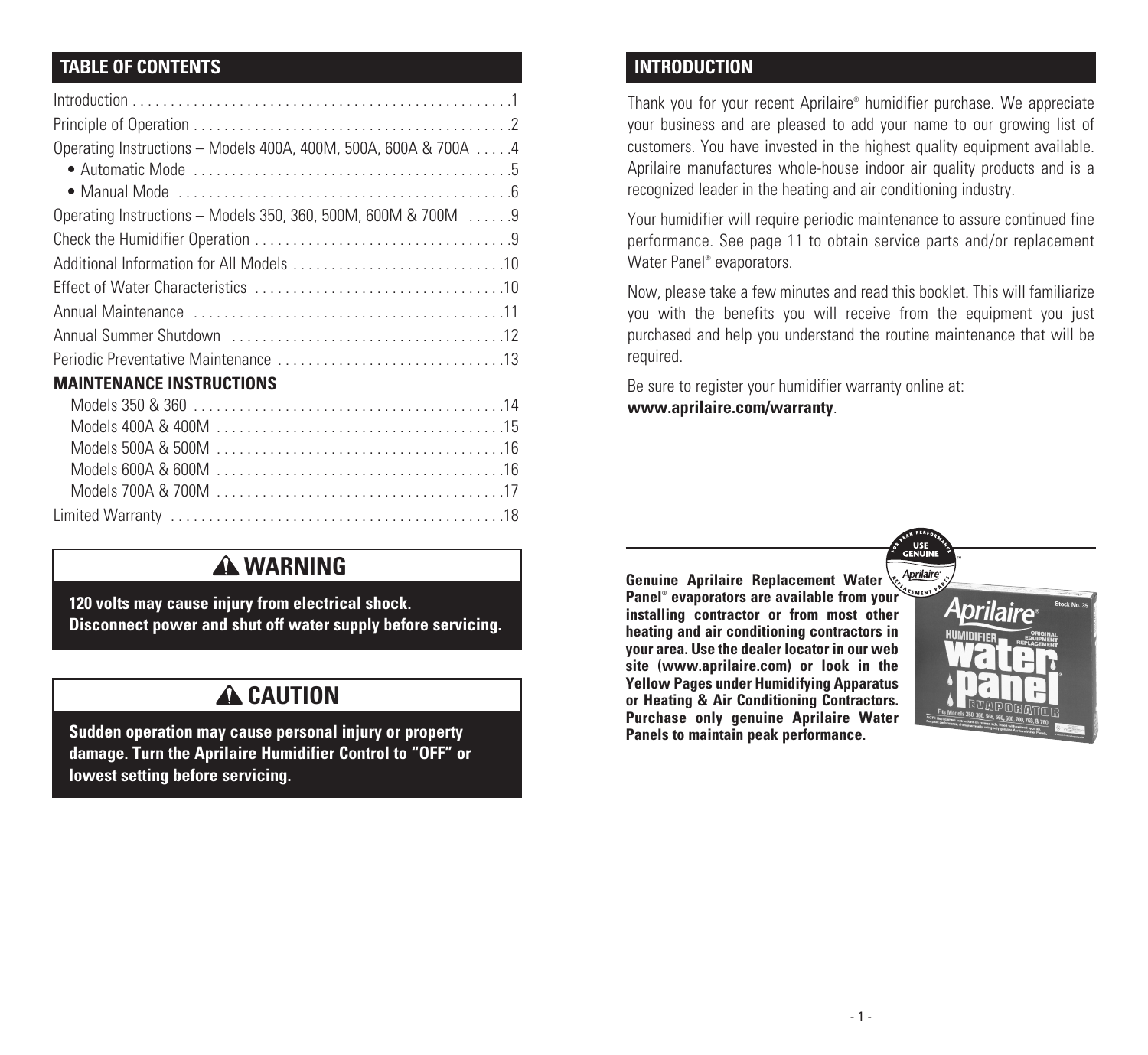With your purchase of this humidification system, you have invested in a humidifier that operates on the evaporative principle  $-$  nature's own way of adding moisture – providing optimum relative humidity (RH) throughout the heating season. It is very possible that you have questions concerning your new humidifier – questions on what it can do for you, and what you should do to receive maximum benefits from it. This booklet is intended to answer these questions.

Nature, in producing an invigorating comfortable April day, combines just the right temperature and the right amount of moisture. Aprilaire humidifiers employ the same principle, with refinements, to give you the optimum RH for maximum allowable comfort all winter long.

The important considerations in the evaluation of a humidifier are precise control, sufficient capacity, trouble-free performance and minimum maintenance. The operating principle of your Aprilaire humidifier provides all of these advantages. Here, briefly, is the method:

Except for Models 350 and 360, the Aprilaire humidifier is installed to operate in conjunction with the heating, ventilating, air conditioning equipment (HVAC) blower motor. When the Aprilaire humidifier Control calls for humidity and the blower motor is operating, water flows to the distribution tray located at the top of the humidifier. The water is uniformly distributed across the width of the tray and through a scientifically designed system of outlets. It flows by gravity over the Water Panel ® evaporator, the heart of the humidifier. Dry, hot air is moved through the moisture-laden Water Panel evaporator where natural evaporation takes place. The now-humidified air carrying moisture in vapor form (nature's own way) is circulated throughout the home.

Models 350 and 360 use service hot water (140°F maximum) for a heat source, as heat is needed for evaporation. While the water going to the humidifier is hot, the flushing water to the drain will be cold. The heat is extracted during the evaporation process.

**The correct water flow is determined by an orifice provided with each drain type humidifier. When the humidifier is operating, there will be a small, steady stream of water to drain, which flushes away most of the trouble-causing minerals.**

## **Do not use the saddle valve to regulate the water flow. It is designed to be completely open or closed.**

The minerals and solid residue not trapped by the replaceable Water Panel evaporator are flushed down the drain in the Models 350, 360, 500A, 500M, 600A, 600M, 700A and 700M. This is the most effective and least expensive method to dispose of trouble-causing minerals. The drain also eliminates the problems caused by stagnant water.

**PRINCIPLE OF OPERATION CONSIDERATION** There are some homes where drain facilities are not accessible or available. For these situations, or where high water hardness is not a problem, Models 400A and 400M are designed to satisfy these applications.

> Trouble-free performance and minimum maintenance are assured by the design features of the Aprilaire humidifier. All humidifier housing parts that come in contact with water are non-metal and will never rust or corrode. Neither heat nor water will affect them under normal operating conditions.

> The Water Panel ® evaporator, designed especially for uniform, high evaporation, and the Scale Control Insert (which encases the Water Panel) efficiently traps mineral deposits which are often the cause of damage to working parts in ordinary humidifiers. When properly maintained, no "white dust" will be distributed through the living quarters. **The Water Panel evaporator is the heart of the humidifier and must be in good condition to assure high capacity trouble-free performance. It should be changed at least annually with the exception of the Models 400A and 400M which should be changed at least twice per heating season.**

> The distribution tray incorporates a synthetic fabric liner that is designed to deliver water uniformly over the entire top surface of the Water Panel evaporator, provided the humidifier is mounted level. It is normal for some mineral deposits to form in the distribution tray as it dries out between humidification cycles. These deposits can actually help distribute water in the tray, but if they block the openings, they should be removed as described in the "Periodic Preventative Maintenance" section of this manual.

> Your Automatic Digital Humidifier Control works in conjunction with your HVAC to control the operation of the humidifier. The control senses indoor RH and outdoor temperature and automatically adjusts the operation time of the humidifier to provide the optimum humidity level in the home.

> The digital readout on the automatic control displays the RH level inside the cold air return duct. RH is a measure of the amount of moisture in the air as a percentage of what the air can hold. Warm air can hold more moisture than cold air can. This reading will accurately indicate the RH in the living space when the HVAC blower is operating. Once the HVAC blower stops, the readout will not change.

> The control has lights which indicate humidifier operation, when the water panel needs to be replaced and when service is required. See "Operating Instructions" for more information.

> There are many humidifiers on the market. They all add moisture… with varying degrees of efficiency. None, however, offer the features, design, and performance incorporated into your new Aprilaire humidifier.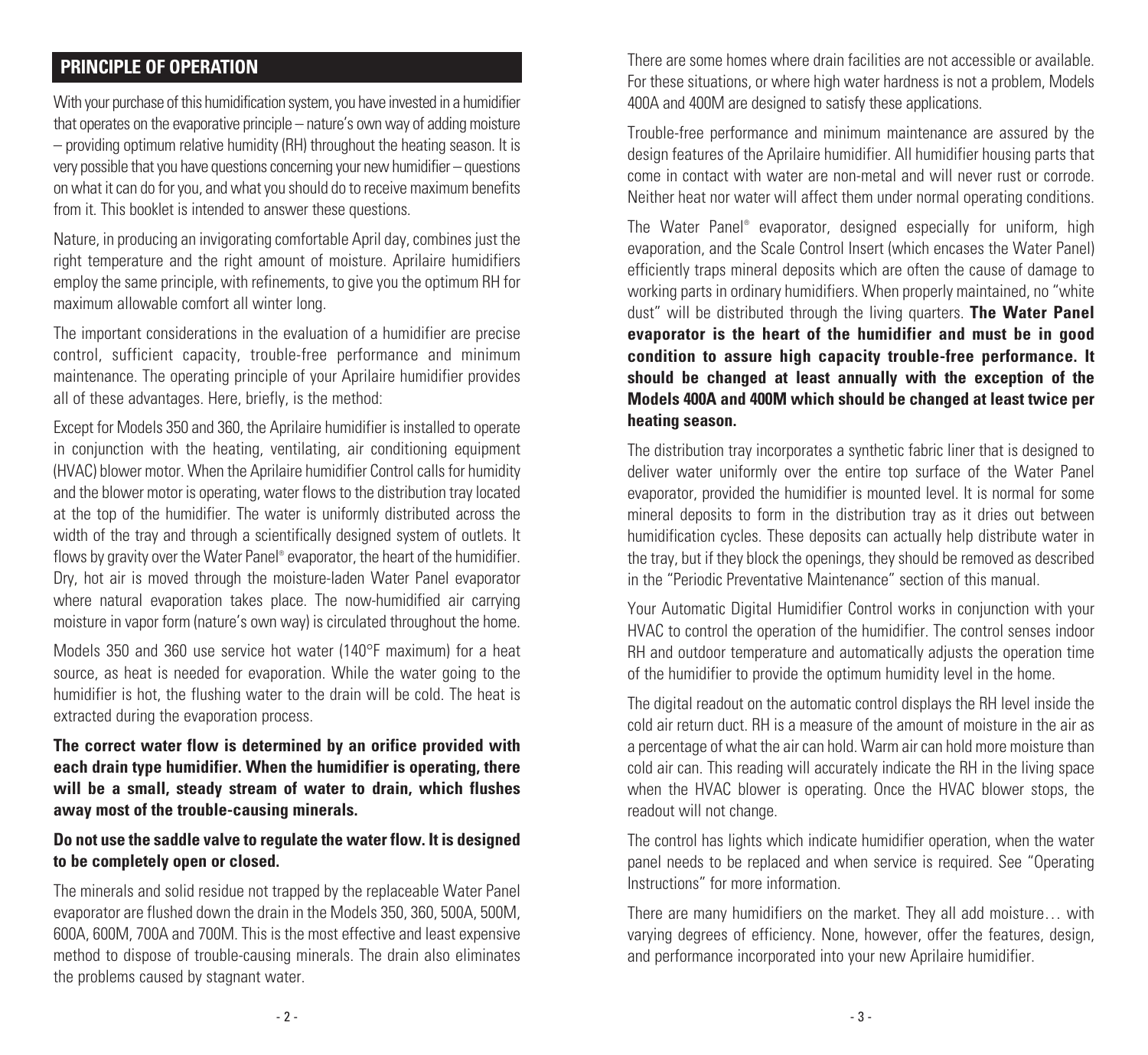## **OPERATING INSTRUCTIONS – MODELS 400A, 500A, 600A&700A AUTOMATIC MODE**

The Automatic Digital Humidifier Control offers two modes of operation, Automatic or Manual. An explanation of both modes follows. (See **Figure A** on page 5 for Automatic Mode. See **Figure B** on page 6 for Manual Mode.)

When in the Automatic Mode, this system offers the following benefits:

- **You will always receive the optimum amount of humidity so that your home and its furnishings are always protected from the damaging effects of excess condensation or low humidity during the heating season.** The Control automatically adjusts your home's RH based on the outdoor temperature, increasing the time maximum comfort is maintained.
- **Simple operation with few adjustments.** The Control eliminates the need to manually adjust the control when outdoor temperature changes. It also eliminates the need to turn the dial setting to "OFF" during the summer season.

#### **AUTOMATIC DIGITAL HUMIDIFIER CONTROL INDICATOR LIGHTS**

**Call Dealer for Service:** The red light indicates that the humidifier is not operating normally and that service is required.

**Change Water Panel:** The yellow light indicates that it is time to change the Water Panel in the humidifier.

**Humidifier On:** The green light indicates that the humidifier is operating normally.



Your Aprilaire Humidifier Control is installed in the cold air return duct. **During the first heating season,** your Humidifier Control needs to be set initially to match your home's condition. Please follow these steps when adjusting your control (refer to **Figure A**).

- 1. Turn the dial setting knob to "5," which is within the normal range. During the next 24-48 hours it may be necessary to adjust the dial for more or less humidity, depending on your personal comfort and home's requirements. Refer to **TABLE 3 – Operation Guide**.
- 2. During the coldest portion of the first heating season, minor adjustments may be necessary. This is dependent upon your home's construction. Refer to **TABLE 3 – Operation Guide**.

The RH in your home will now be accurately controlled to meet your needs and should not need further adjustment during future heating seasons. Make note of the dial setting in the event you temporarily move the knob to "OFF" when performing annual maintenance of your Aprilaire humidifier.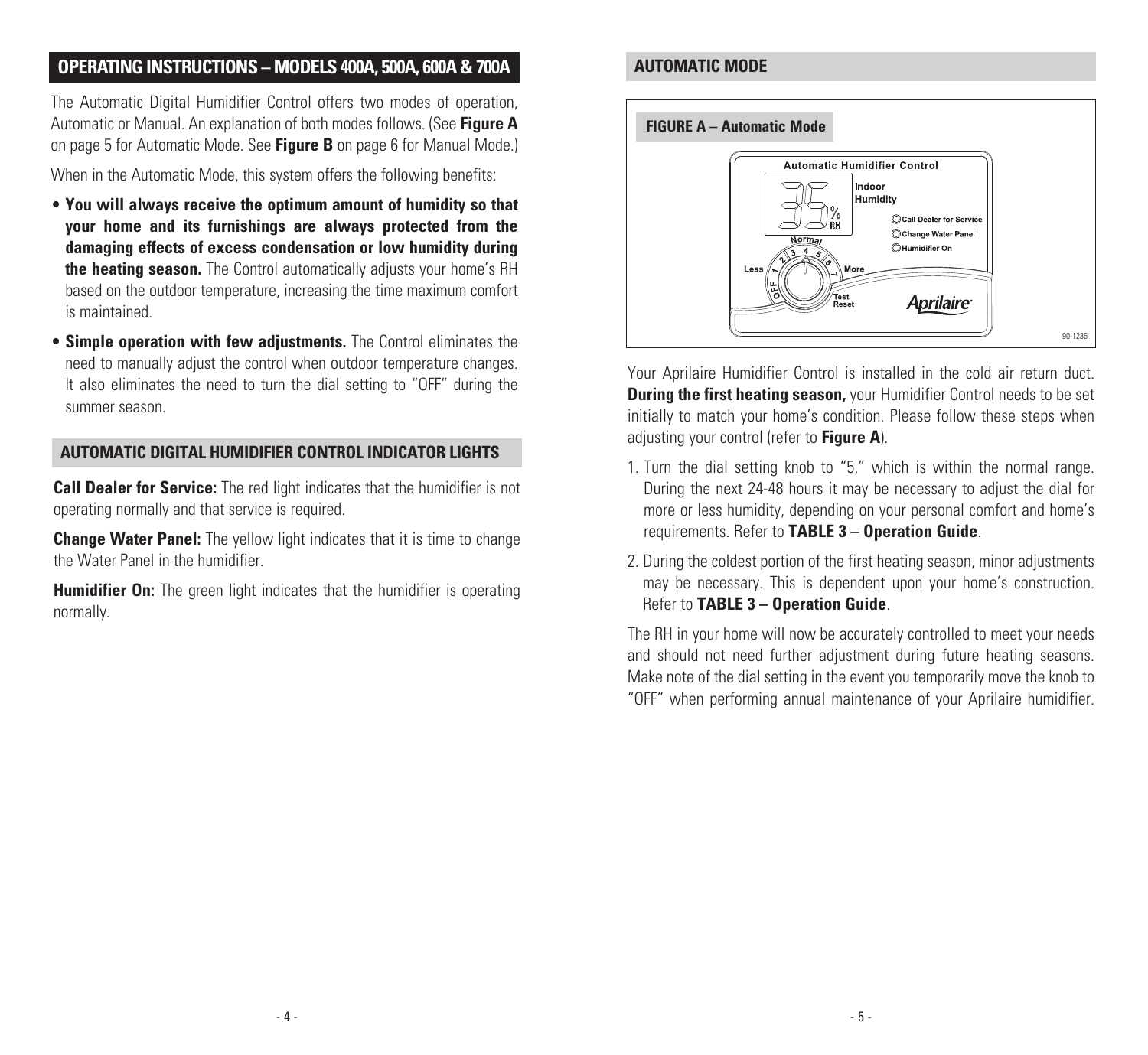### **MANUAL MODE**



When installed in the Manual Mode (see **Figure B**), it is important to anticipate a drop in outdoor temperature and reduce the setting accordingly to avoid excessive condensation. For example, with an outdoor temperature of 20°F the correct setting will be 35% RH. If the temperature is expected to fall to 0°F that evening, then merely reduce the setting to 25% several hours prior to the temperature change.

See **Table 1** for the recommended settings. These settings, which are based on years of research, represent a compromise between RH levels that would be most desirable for comfort and humidity levels that are suitable for protection of your home and to avoid condensation on your windows. For example, a wintertime indoor RH of 50% may be considered ideal for comfort, but unfortunately, it probably would result in condensation, which can cause damage to your home. Observing the recommended RH levels on your Humidifier Control is an important safeguard. Condensation of water on the inside surface of windows in the form of fogging or frost is usually an indication of too much RH. This same condensation can occur in other areas in your home, possibly resulting in damage.

| <b>TABLE 1 - Outdoor Temperature/Indoor Relative Humidity</b> |                       |  |  |  |  |  |  |
|---------------------------------------------------------------|-----------------------|--|--|--|--|--|--|
| <b>Outside Temperature</b>                                    | <b>Recommended RH</b> |  |  |  |  |  |  |
| $+40^{\circ}F$                                                | 45%                   |  |  |  |  |  |  |
| $+30^{\circ}$ F                                               | 40%                   |  |  |  |  |  |  |
| $+20$ °F                                                      | 35%                   |  |  |  |  |  |  |
| $+10$ °F                                                      | 30%                   |  |  |  |  |  |  |
| $\mathsf{D}^{\circ}$ F                                        | 25%                   |  |  |  |  |  |  |
| $-10$ °F                                                      | 20%                   |  |  |  |  |  |  |
| $-20$ °F                                                      | 15%                   |  |  |  |  |  |  |

#### **WATER PANEL CHANGE INDICATOR**

The control keeps track of humidifier operation time. The yellow "Change Water Panel" light flashes after a preset amount of running time has elapsed. This running time is preset by the installer based on the humidifier model and water characteristics.

Refer to the Annual Maintenance section for instructions on changing the Water Panel or call your heating and air conditioning dealer for service. After the Water Panel is replaced, turn the Control knob to the "Test/Reset" position until the green "Humidifier ON" light flashes, to reset the Water Panel change timer.

## **TEST/RESET**

The Test/Reset feature allows the humidifier operation to be checked even if there is no call for humidity. See "Check the Humidifier Operation" on page 9.

### **ADDITIONAL INFORMATION**

Your humidifier is a precision system that will accurately maintain the RH in your home. For every 2°F change in outdoor temperature, the Automatic Digital Humidifier Control will automatically adjust the indoor RH by 1%.

The Automatic Digital Humidifier Control will accurately control the humidity in your home to a maximum of 45% RH and a minimum of 10% RH.

The RH Values in **Table 2** are targets based on outdoor temperature and the ADHC control setting. The actual RH may vary due to conditions in the home (cooking, showering, etc.).

| <b>TABLE 2 - % Relative Humidity Guide</b> |   |                                 |     |                |                |                |                |              |  |  |  |  |  |
|--------------------------------------------|---|---------------------------------|-----|----------------|----------------|----------------|----------------|--------------|--|--|--|--|--|
|                                            |   | <b>Outdoor Temperature (°F)</b> |     |                |                |                |                |              |  |  |  |  |  |
|                                            |   | $-10^{\circ}$ F                 | 0°F | $10^{\circ}$ F | $20^{\circ}$ F | $30^{\circ}$ F | $40^{\circ}$ F |              |  |  |  |  |  |
|                                            |   | 10%                             | 10% | 10%            | 15%            | 20%            | 25%            |              |  |  |  |  |  |
|                                            | 2 | 10%                             | 10% | 15%            | 20%            | 25%            | 30%            | Relative     |  |  |  |  |  |
| Setting                                    | 3 | 10%                             | 15% | 20%            | 25%            | 30%            | 35%            |              |  |  |  |  |  |
|                                            | 4 | 15%                             | 20% | 25%            | 30%            | 35%            | 40%            |              |  |  |  |  |  |
| Dial                                       | 5 | 20%                             | 25% | 30%            | 35%            | 40%            | 45%            |              |  |  |  |  |  |
|                                            | 6 | 25%                             | 30% | 35%            | 40%            | 45%            | 45%            | Humidity (%) |  |  |  |  |  |
|                                            | 7 | 30%                             | 35% | 40%            | 45%            | 45%            | 45%            |              |  |  |  |  |  |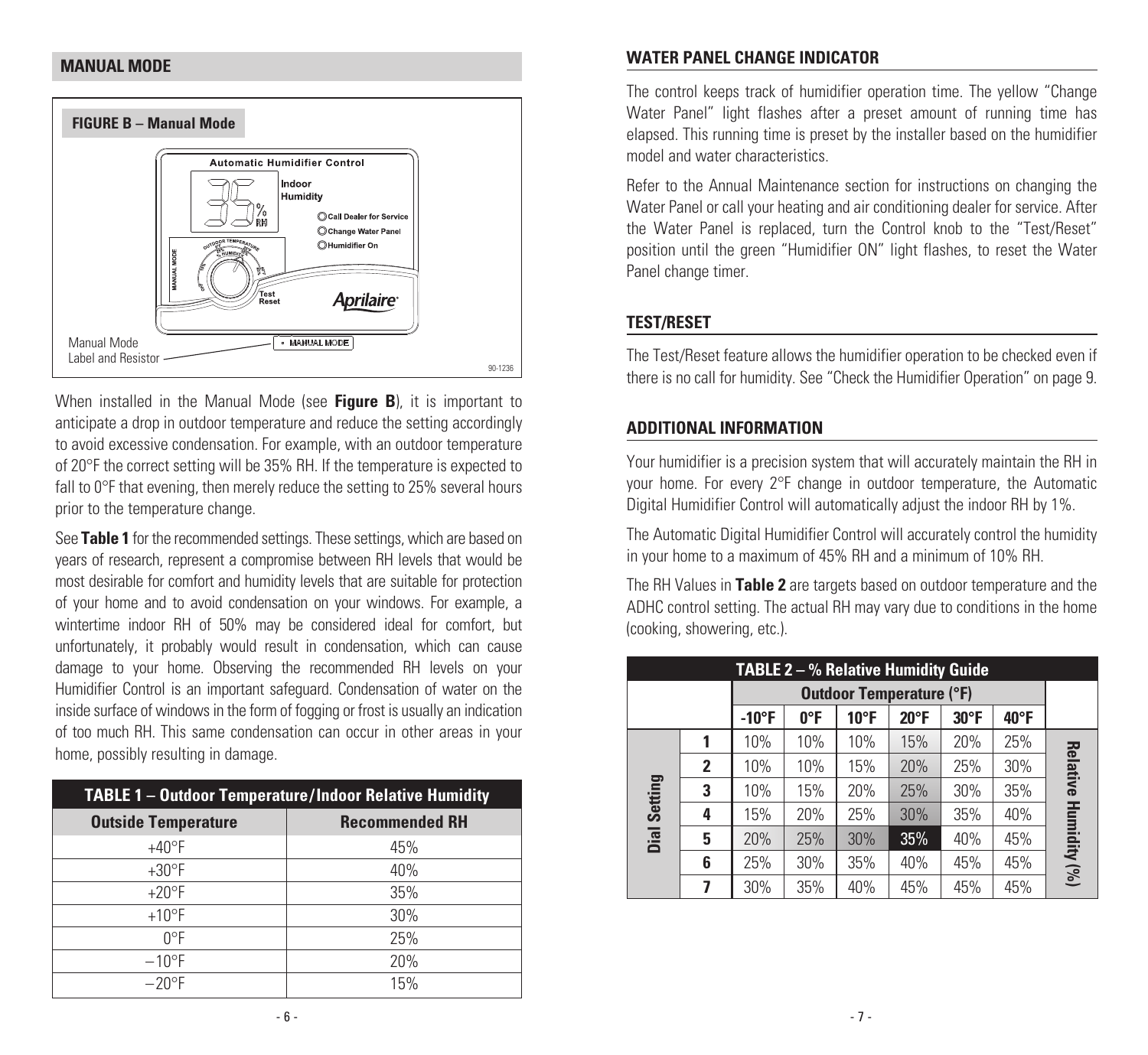| <b>TABLE 3 - Operation Guide</b>                                                                                  |                                                                                                                                                                                                                                                                                                                                                                  |  |  |  |  |  |  |
|-------------------------------------------------------------------------------------------------------------------|------------------------------------------------------------------------------------------------------------------------------------------------------------------------------------------------------------------------------------------------------------------------------------------------------------------------------------------------------------------|--|--|--|--|--|--|
| <b>Condition</b>                                                                                                  | <b>Solution</b>                                                                                                                                                                                                                                                                                                                                                  |  |  |  |  |  |  |
| Condensation on windows.                                                                                          | Reduce the setting on the control dial by<br>1 increment.                                                                                                                                                                                                                                                                                                        |  |  |  |  |  |  |
| Lack of humidity.                                                                                                 | Increase the setting on the control dial by<br>1 increment.                                                                                                                                                                                                                                                                                                      |  |  |  |  |  |  |
| Humidifier does not operate.<br>(Solenoid does not "click"<br>when control is moved to<br>"Test/Reset" position.) | Turn dial to "Test/Reset". Make certain<br>HVAC blower is operating and HVAC is<br>calling for heat. If unit still does not<br>operate, consult a heating contractor.                                                                                                                                                                                            |  |  |  |  |  |  |
| Humidifier won't shut off.                                                                                        | Turn dial to "Off". If unit continues to<br>operate, consult a heating contractor.                                                                                                                                                                                                                                                                               |  |  |  |  |  |  |
| Test mode.                                                                                                        | System operation is checked by setting<br>the knob to "Test/Reset". Make certain<br>HVAC blower is operating and HVAC is<br>calling for heat. Humidifier will operate<br>for one minute. NOTE: Placing the knob<br>in "Test/Reset" resets the Water Panel<br>change timer.                                                                                       |  |  |  |  |  |  |
| Red "Call Dealer for Service"<br>light flashes (Figure A).                                                        | Note the error code on the display (E1, E2,<br>E3 or E4) and call your heating and air<br>conditioning dealer.                                                                                                                                                                                                                                                   |  |  |  |  |  |  |
| Yellow "Change Water Panel"<br>light flashes (Figure A).                                                          | Refer to the Annual Maintenance section<br>(page 11) for instructions on changing<br>the Water Panel or call your heating and<br>air conditioning dealer for service. After<br>the Water Panel is replaced, turn the<br>Control knob to the "Test/Reset"<br>position until the green "Humidifier On"<br>light flashes, to reset the Water Panel<br>change timer. |  |  |  |  |  |  |

## **OPERATING INSTRUCTIONS – MODELS 350, 360, 400M, 500M, 600M & 700M**



Your Aprilaire humidifier is controlled by a Manual Humidifier Control (see **Figure C**). The Manual Humidifier Control is installed either in the cold air return duct or on an interior wall of the home. With the Manual Humidifier Control, it isimportant to anticipate a drop in outdoor temperature and reduce the setting accordingly to avoid excessive condensation, just as with the Automatic Digital Humidifier Control installed in Manual Mode (see page 6).

To determine the indoor RH, slowly turn the knob clockwise and counterclockwise and listen for 2 clicks. The indoor RH is within the range of the 2 clicks.

## **CHECK THE HUMIDIFIER OPERATION**

## **AUTOMATIC DIGITAL HUMIDIFIER CONTROL**

Set the knob to "Test/Reset", make sure that the water saddle valve is open and that there is electricity to the humidifier. The HVAC system must be operating for the humidifier to function. Note: Turning the knob to "Test/Reset" resets the "Change Water Panel" timer. The humidifier will only operate for 1 minute in test mode. Reduce the Humidifier Control setting to the recommended inside RH, depending on the outside temperature. **DO NOT LEAVE IN TEST MODE AS HUMIDIFIER WILL NOT OPERATE.**

### **MANUAL HUMIDIFIER CONTROL**

Set the knob to the highest setting, make sure that the water saddle valve is open and that there is electricity to the humidifier. The HVAC system must be operating for the humidifier to function. Confirm that the solenoid valve is energized and water is flowing into the humidifier (Models 400A and 400M: Floats must be down for the solenoid valve to allow water flow).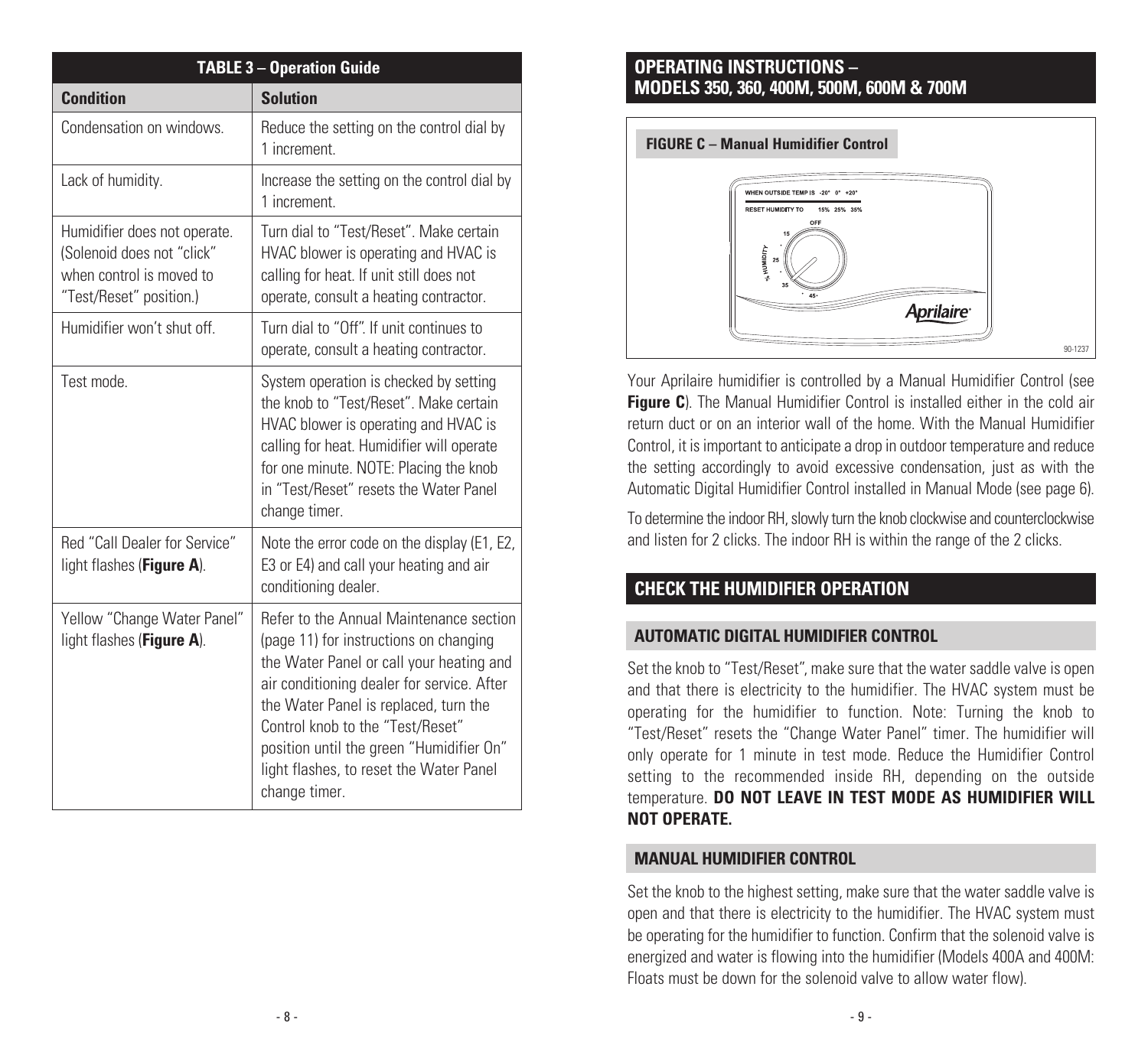## **ADDITIONAL INFORMATION FOR ALL MODELS**

Be sure to keep fireplace dampers closed when not in use. They provide an excellent escape route for heat, as well as humidity.

On occasion, indoor moisture producing activities such as clothes drying, cooking, showers, etc., may raise the RH level higher than it should be, even though the Aprilaire humidifier is not operating. Telltale indications are condensation or frost on cold surfaces such as windows, doors, walls, etc. If such condensation persists for several hours, your home should be ventilated to dissipate the potentially damaging excess moisture.

## **EFFECT OF WATER CHARACTERISTICS**

Your humidifier is designed to operate using hot, cold, hard or mechanically softened water. (Hot water is required for Models 350 and 360.)

Water contains varying amounts of minerals. The residue remaining as a result of hard water evaporation is primarily calcium and magnesium components and is usually quite hard, scaly, and dense.

Residue from softened water tends to be soft and fluffy and has a greater volume than hard water deposits. In either case, the service life of a Water Panel evaporator will be the same. The Water Panel evaporator should be changed at least once a year with the exception of Models 400A and 400M which should be changed at least twice a heating season. In the drain-equipped models, most of the mineral solids are controlled by flushing them down the drain.

Hot supply water, 140°F maximum, is recommended with drain type humidifiers for increasing capacity and is required for heat pump and air handler applications.

## **WARNING**

**RISK OF SCALDING. Water temperature over 125˚F can cause severe burns and scald instantly. Shut off the hot water supply before disconnecting or tapping into any hot water supply line.**

## **ANNUAL MAINTENANCE**

**For best performance, we recommend that you replace the Water Panel evaporator in your Aprilaire humidifier at least annually with the exception of Models 400A and 400M which should be changed at least twice per heating season.**

The "Change Water Panel" indicator light (Automatic Control only) will blink when it is time to change your Water Panel. See individual model instructions for additional maintenance.

To purchase a new Water Panel:

- Call the installer of your Aprilaire humidifier. This information is often found on your equipment.
- Call your heating and air conditioning dealer.
- Use our "Dealer Locator" at: www.aprilaire.com
- Look in the Yellow Pages under Humidifying Apparatus or Heating & Air Conditioner Contractors.
- If none of the above is successful and you still need information, please feel free to write us.
- Purchase only Genuine Aprilaire Water Panels to maintain performance.

If your humidifier is equipped with an Automatic Humidifier Control with Water Panel change indicator, after replacing the Water Panel, turn the control knob to the "Test/Reset" position until the "Humidifier On" light blinks to reset its timer. (Blower must be operating and HVAC calling for heat.) Be sure to turn the control knob back to it's original setting. If the "Humidifier On" light continues to blink, your humidifier is in Test mode. **DO NOT LEAVE THE CONTROL IN TEST MODE OR HUMIDIFIER WILL NOT OPERATE.**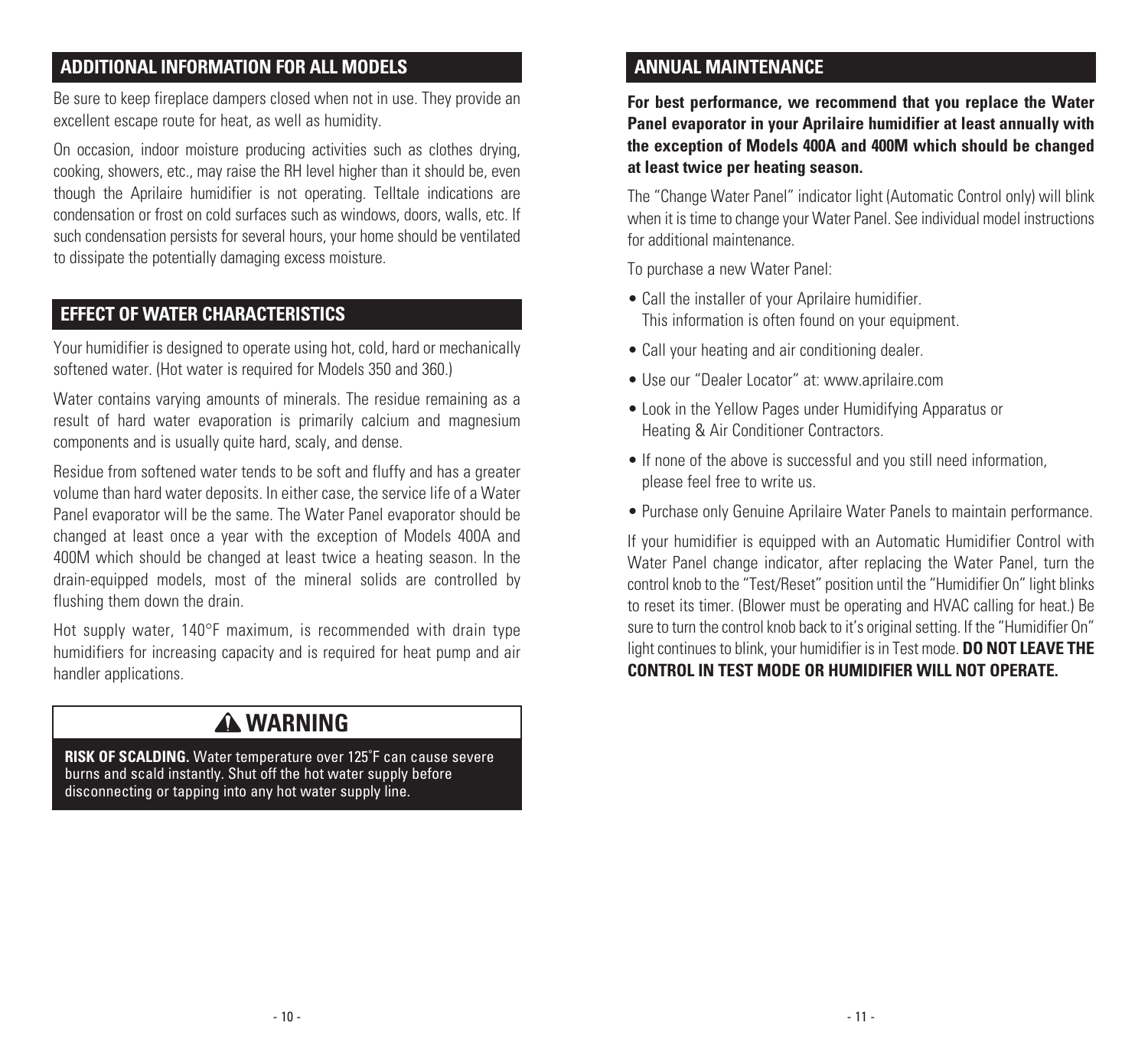For Models 400A, 400M, 500A, 500M, 600A and 600M close the bypass damper, which is a part of the humidifier, with the small damper handle.

### Humidifier Control:

Automatic Digital Humidifier Control in Automatic Mode (see **Figure A**): No adjustment is necessary.

Automatic Digital Humidifier Control in Manual Mode (see **Figure B**): Set the knob to the "OFF" position.

Manual Humidifier Control (see **Figure C**): Set the knob to the "OFF" position.

## **ANNUAL SUMMER SHUTDOWN PERIODIC PREVENTATIVE MAINTENANCE**

NOTE: Periodic inspection and preventative maintenance of your total heating system is important for efficient and safe operation. Your heating contractor can service your humidifier at the same time he services the HVAC system.

All models have a distribution tray above the Water Panel, which should be inspected annually and cleaned of excess mineral deposits. Older models have a granular coating in the distribution tray. Do not scrape the granuals out of the tray. Newer models have a fabric liner in the distribution tray.

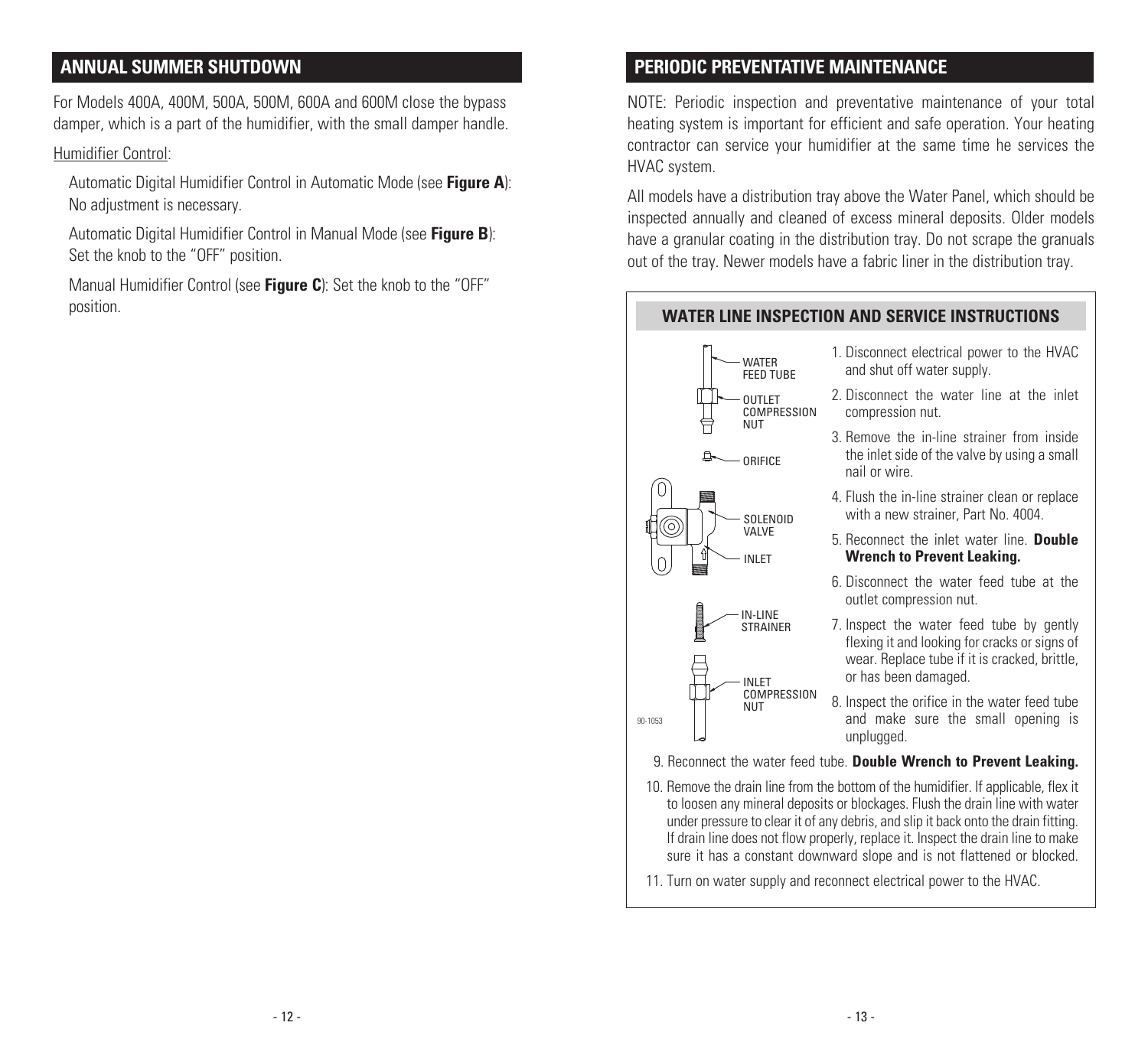## **REQUIRED MAINTENANCE INSTRUCTIONS (APRILAIRE HUMIDIFIER MODELS 350 & 360)**

## **A WARNING**

**120 volts may cause serious injury from electrical shock. Disconnect power and shut off water supply before servicing.**



- **1. Note Manual Humidifier Control setting and turn dial to the "OFF" position.**
- **2. Disconnect electrical power and turn off water supply.**

**MODE L** <u>ဟ</u> <u>ო</u> <u>ما</u> **0 &**<u>ო</u> <u>م</u> **0**

- **3. Remove inlet grille screws (1). Remove grille from metal housing (8).**
- **4. Lift the Water Panel evaporative assembly (9) out of the humidifier housing (8).**
- **5. To remove the distribution tray (2) from Water Panel evaporative assembly (9), push down** on tray and pull out scale control insert (3). To clean the "V" openings of the tray, gently pry **the distribution tray cover (4) from the tray. Lightly scrape out or brush off any mineral deposits, being careful not to stretch or loosen the synthetic fabric liner. Soaking the tray in vinegar or a lime-removing agent is helpful when trying to remove stubborn mineral deposits.**
- **6. Slide the Water Panel evaporator (5) out from the scale control insert (3) and dispose of the Water Panel. Clean the scale control insert of mineral deposits. Replace the Water Panel evaporator (Stock No. 35) with a Genuine Aprilaire Water Panel. Slide the Water Panel back into the scale control insert (3) and snap the distribution tray cover (4) into the distribution tray (2). Then snap the distribution tray back into the scale control insert.**
- **7. Inspect the plastic feed tube by gently flexing it and looking for cracks or signs of wear. Replace tube if it is cracked, brittle or has been damaged.**
- **8. Remove the drain line from the bottom of the humidifier and flex it to loosen any mineral deposits or blockage. Then flush it with water under pressure. If it does not properly clear,** replace it. Slip the drain line back onto the drain fitting (6). Make sure the drain line has a **constant downward slope and is not flattened or blocked.**
- **9. Reinstall Water Panel evaporative assembly (9) and intake grille (1).**
- **10. Reconnect electrical power (7) and turn on water supply.**
- **11. Turn up Manual Humidifier Control and check system operation.**
- **12. Set Manual Humidifier Control to its original position.**

## **REQUIRED MAINTENANCE INSTRUCTIONS (APRILAIRE HUMIDIFIER MODELS 400A & 400M)**

## **A** CAUTION

### **Sudden operation may cause personal injury or property damage. Turn Humidifier Control to "OFF" or lowest setting before servicing.**



- **1. Note Humidifier Control setting and turn dial to the "OFF" position.**
- **2. Turn off water supply. Turn the integral bypass damper (3) to the "SUMMER" position.**
- 3. Press the tabs in the latches on the top and bottom of front cover (1) and pull cover off base **with both hands.**
- 4. Carefully pull the plastic feed tube (2) out of the distribution tray (5) at the top of the Water **Panel evaporative assembly (4). Tip the Water Panel evaporative assembly forward and lift it out of the humidifier. Do not tip the Water Panel evaporative assembly more than needed to clear the housing to avoid over-bending the water level sensor assembly (12).**
- **5. Unsnap the distribution tray (5) from the scale control insert (8). Lightly scrape out or brush off any mineral deposits, being careful not to stretch or loosen the synthetic fabric liner. Soaking the tray in vinegar or a lime-removing agent is helpful when trying to remove stubborn mineral deposits.**
- **6. Slide the used Water Panel evaporator (7) out of the scale control insert/float chamber and dispose of the Water Panel.**
- **7. Remove the float cover (10) and inspect the floats (11) and float chamber for mineral build-up. Remove deposits as needed from floats, float chamber and scale control insert. Wash the parts with a disinfecting cleaner. Reassemble the floats and float cover. Make sure stems of both floats extend through openings in float cover and that floats move freely up and down.**
- 8. Inspect the plastic feed tube (2) by gently flexing it and looking for cracks or signs of wear. **Replace tube if it is cracked, brittle, or has been damaged.**
- **9. Slide a new Aprilaire No. 45 Water Panel evaporator (7) into the scale control insert/float chamber (8). Snap the distribution tray (5) back on the scale control insert (8).**
- **10. Reinstall the Water Panel evaporative assembly (4) into the humidifier. Take care not to overbend the waterlevel sensor assembly. Push the top of the Water Panel evaporative assembly firmly back until it snaps into place.**
- **11. Push the end of the feed tube back firmly into the distribution tray. Replace the front cover.**
- **12. Under normal operation the overflow drain line (9) will never have water in it. However, inspect it for mineral deposits and replace if necessary. Make sure the drain line has a constant downward slope and is not flattened or blocked.**
- **13. Turn on the water supply. Return integral bypass damper to appropriate position.**
- **14. Check system operation:**

**Manual Humidifier Control (Model 400M): With the HVAC blower operating, turn up Humidifier Control and check system operation.**

**Automatic Digital Humidifier Control (Model 400A): (Automatic or Manual mode) Check system operation and reset Change Water Panel indicator by setting the knob to "Test/Reset". With HVAC blower operating and HVAC calling for heat, humidifier will operate for one minute. DO NOT LEAVE IN TEST MODE AS HUMIDIFIER WILL NOT OPERATE.**

**15. Set Humidifier Control to its original position.**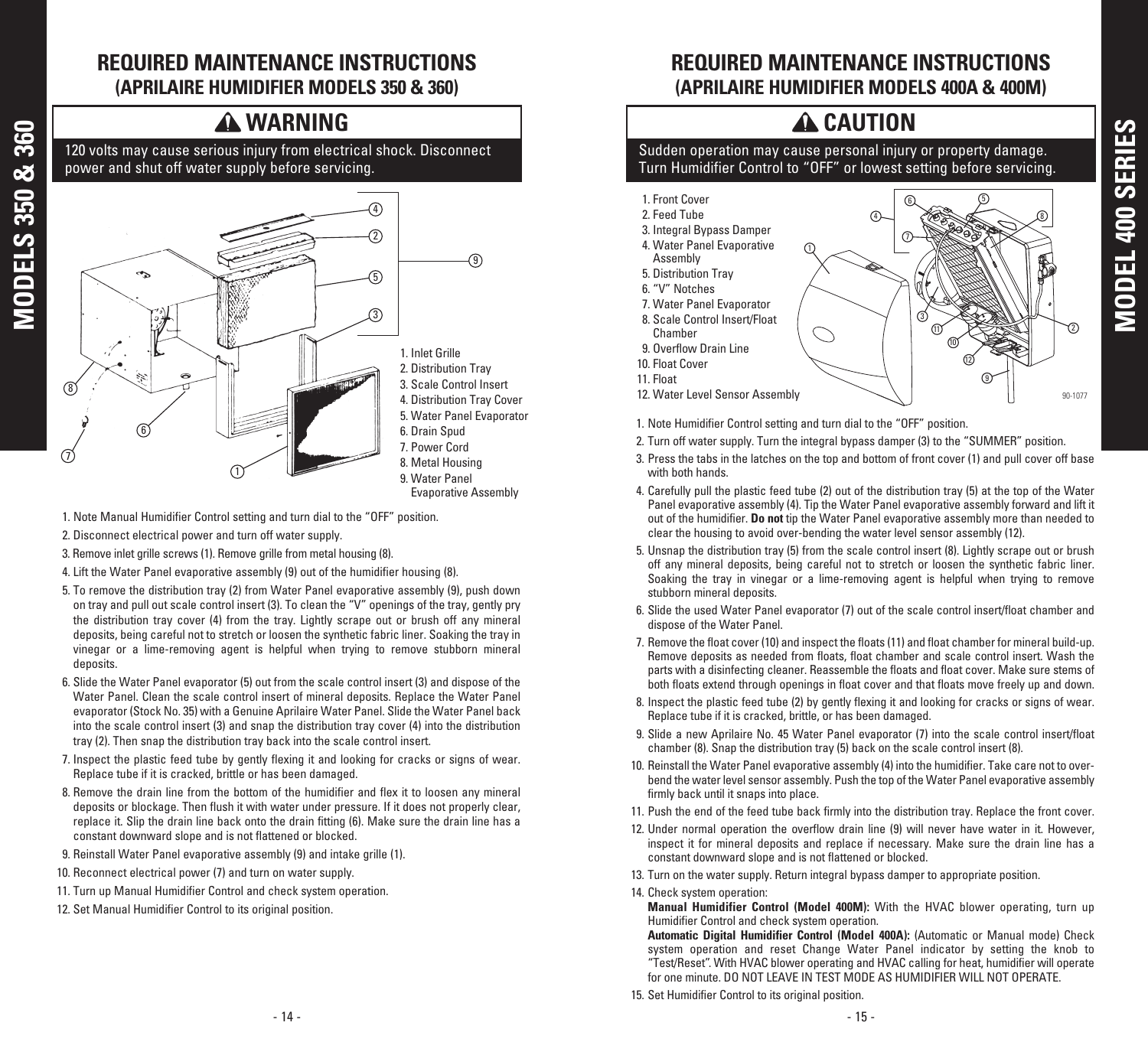## **REQUIRED MAINTENANCE INSTRUCTIONS (APRILAIRE HUMIDIFIER MODELS 500A, 500M, 600A & 600M)**

## **A** CAUTION

**Sudden operation may cause personal injury or property damage. Turn Humidifier Control to "OFF" or lowest setting before servicing.**



- **1. Note Humidifier Control setting and turn dial to the "OFF" position.**
- **2. Turn off water supply. Turn the integral bypass damper (3) to the SUMMER position.**
- 3. Press the tabs in the latches on the top and bottom of front cover (1) and pull cover off base **with both hands. Set aside.**
- 4. Carefully pull the plastic feed tube (2) out of the distribution tray (5) at the top of the Water **Panel evaporative assembly (4). Pull this assembly out by grasping at top and tipping out.**
- **5. Unsnap the distribution tray (5) from the scale control insert (8). Lightly scrape out or brush off any mineral deposits, being careful not to stretch or loosen the synthetic fabric liner. Soaking the tray in vinegar or a lime-removing agent is helpful when trying to remove stubborn mineral deposits.**
- **6. Slide the Water Panel evaporator (7) out from the scale control insert (8) and dispose of the Water Panel. Clean the scale control insert of mineral deposits. Replace the Water Panel evaporator (Stock No. 35 for Models 600A & 600M and Stock No. 10 for Models 500A & 500M) with a new Genuine Aprilaire Water Panel. Slide the Water Panel evaporator back into the scale control insert with the colored spot up and snap the distribution tray (5) back into place.**
- 7. Inspect the plastic feed tube (2) by gently flexing it and looking for cracks or signs of wear. **Replace tube if it is cracked, brittle, or has been damaged.**
- **8. Reinstall the Water Panel evaporative assembly (4) into the humidifier by fitting its drain into the round receptacle at the base of the humidifier. Push the assembly in at the top until it snaps into place. Push the end of the feed tube back firmly into the distribution tray and replace the front cover.**
- 9. Remove the drain line (9) from the bottom of the humidifier. If applicable, flex it to loosen any **mineral deposits or blockage. Then flush it with water under pressure. If it does not properly clear, replace it. Slip drain line back onto the drain fitting. Make sure the drain line has a constant downward slope and is not flattened or blocked.**
- **10. Turn on the water supply. Return integral bypass damper to appropriate position.**
- **11. Check system operation:**

**MODEL**

**500& 6 0 0** <u>ဟ</u> **E RIE** <u>ဟ</u>

> **Manual Humidifier Control (Models 500M & 600M): With the HVAC blower operating, turn up Humidifier Control and check system operation.**

> **Automatic Digital Humidifier Control (Models 500A & 600A): (Automatic or Manual mode) Check system operation and reset Change Water Panel indicator by setting the knob to "Test/Reset". With HVAC blower operating and HVAC calling for heat, humidifier will operate for one minute. DO NOT LEAVE IN TEST MODE AS HUMIDIFIER WILL NOT OPERATE.**

**12. Set Humidifier Control to its original position.**

## **REQUIRED MAINTENANCE INSTRUCTIONS (APRILAIRE HUMIDIFIER MODELS 700A & 700M)**

## **WARNING**

**ELECTRICAL SHOCK HAZARD. Can cause injury or death. Disconnect all electrical power supplies before servicing. Turn Humidifier Control to "OFF" or lowest setting before servicing.**

- **1. Humidifier Cover Assembly**
- **2. Base Assembly**
- **3. Water Panel Evaporative Assembly**
- **4. Distribution Tray**
- **5. "V" Notches**
- **6. Water Panel Evaporator**
- **7. Scale Control Insert**
- **8. Drain Line**
- **9. Power Cord**



- **1. Note Humidifier Control setting and turn dial to the "OFF" position.**
- **2. Disconnect electrical power and turn off water supply.**
- **3. Unlatch humidifierfront cover assembly (1) from base assembly (2) at the bottom of the cover, lift, and set aside.**
- **4. Pull out the Water Panel evaporative assembly (3) by grasping at the top and tipping out.**
- 5. Unsnap the distribution tray (4) from the scale control insert (7). Lightly scrape out or brush off any **mineral deposits, being careful not to stretch orloosen the synthetic fabric liner. Soaking the tray in vinegar or a lime-removing agent is helpful when trying to remove stubborn mineral deposits.**
- **6. Slide the Water Panel evaporator (6) out from the scale control insert (7) and dispose of the Water Panel. Clean the scale control insert of mineral deposits. Replace the Water Panel evaporator (Stock No. 35) with a new Genuine Aprilaire Water Panel. Slide the Water Panel evaporator back into the scale control insert with the colored spot up and snap the distribution tray (4) back into place.**
- **7. Inspect the plastic feed tube by gently flexing it and looking for cracks or signs of wear. Replace tube if it is cracked, brittle, or has been damaged.**
- **8. Reinstall the Water Panel evaporative assembly (3) into the humidifier by fitting its drain into the round receptacle at the base of the humidifier. Push the assembly in at the top between the retaining ribs that hold the assembly in place in a vertical position.**
- 9. Remove the drain line (8) from the bottom of the humidifier. If applicable, flex it to loosen any **mineral deposits or blockage. Then flush it with water under pressure. If it does not clear, replace it. Slip drain line back onto the drain fitting. Make sure the drain line has a constant downward slope and is not flattened or blocked.**
- **10. Reinstall front cover assembly (1) by hooking at the top of the base assembly (2) and latching at the bottom.**
- **11. Reconnect electrical power (9) and turn on the water supply.**
- **12. Check system operation:**

**Manual Humidifier Control (Model 700M): With the HVAC blower operating, turn up Humidifier Control and check system operation.**

**Automatic Digital Humidifier Control (Model 700A): (Automatic or Manual mode) Check system operation and reset Change Water Panel indicator by setting the knob to "Test/Reset". With HVAC blower operating and HVAC calling for heat, humidifier will operate for one minute. DO NOT LEAVE IN TEST MODE AS HUMIDIFIER WILL NOT OPERATE.**

**13. Set Humidifier Control to its original position.**

#### **NOTE: The motor is permanently lubricated and does not need to be oiled.**